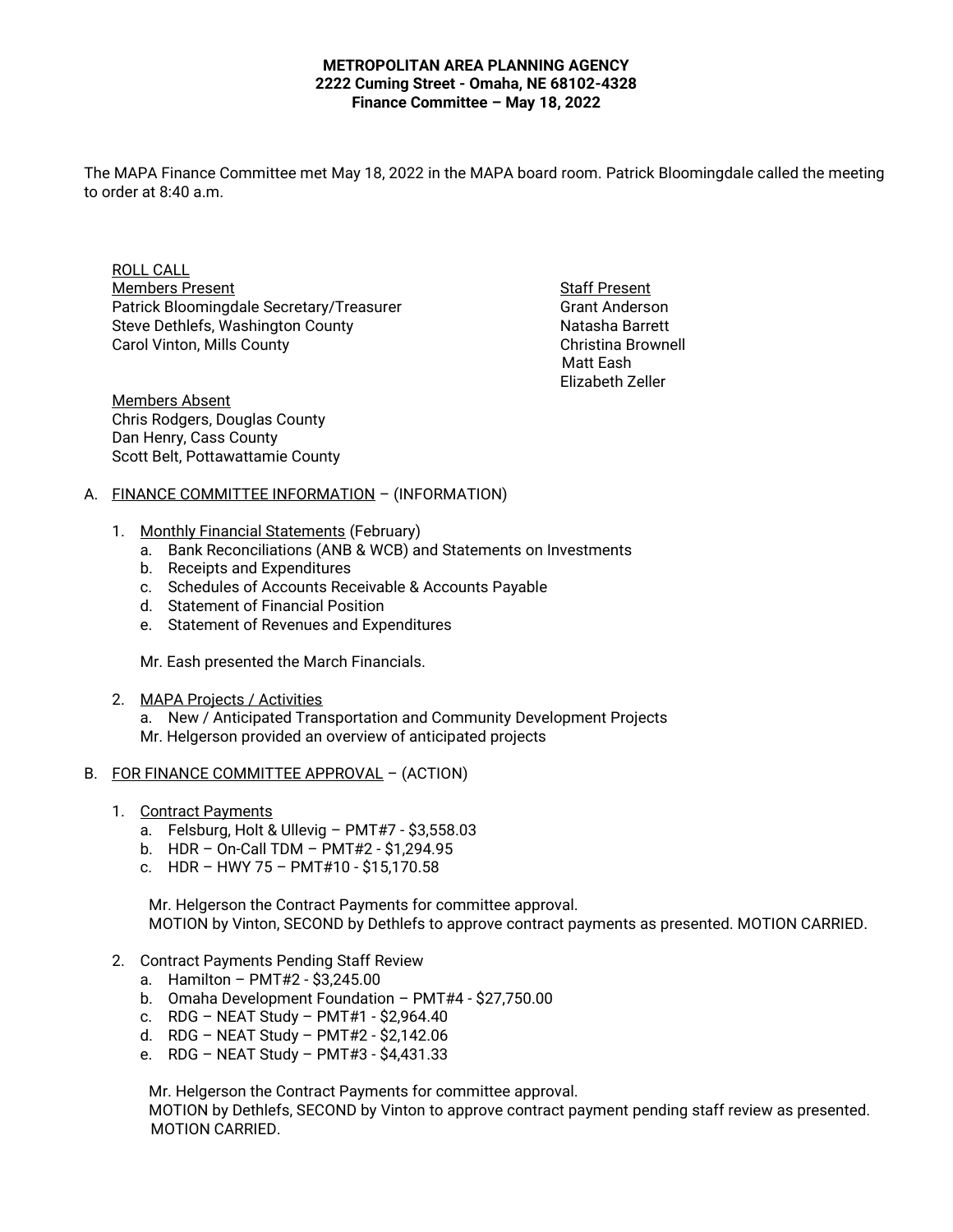# C. RECOMMENDATIONS TO THE BOARD (Action)

- 1. Final Contract Payments
	- a. Douglas County GIS \$18,648.76
	- b. Metro Transit \$14,661.57
	- c. Pottawattamie County GIS \$8,362.36

Mr. Helgerson presented the Final Contract Payment for recommendation to the Board.

MOTION by Vinton, SECOND by Dethlefs to recommend the Final Contract Payments to the Board. MOTION CARRIED.

# 2. Benefit Renewals / Updates

- a. Benefits Renewals
	- i. Life/AD&D No increase premiums.
	- ii. Long Term Disability Increase to premiums by 2.4%
	- iii. Dental increase to premiums by  $4.9\%$
	- iv. Vision No increase to premiums, renewals rates guaranteed through 6/30/2025.

Ms. Brownell presented the Benefit Renewals/Updates for recommendation to the Board.

MOTION by Vinton, SECOND by Dethlefs to recommend for Benefit Renewals/Updates to the Board. MOTION CARRIED.

- b. General Liability Insurance Renewal
	- i. Business Owner's Package
	- ii. Commercial Auto
	- iii. Directors & Officers
	- iv. Worker Compensation

Ms. Brownell presented the General Liability Insurance Renewals/Updates for recommendation to the Board.

MOTION by Vinton, SECOND by Dethlefs to recommend for General Liability Insurance Renewals to the Board. MOTION CARRIED.

- c. Personnel Policy Amendment
	- i. Increase to Leave Accruals by 32 hours (24 hours Annual Leave, 8 hours to Sick Leave) increase maximum Annual Leave rollover 184
	- ii. Increase in Life Insurance from \$25,000 to \$50,000
	- iii. Increase in Employer pension contribution rate from 5.5% to 7%
	- iv. Increase in Bereavement Leave from 3 days to 5 days

Ms. Brownell presented the Personnel Policy Amendment/Updates for recommendation to the Board.

MOTION by Vinton, SECOND by Dethlefs to recommend for Personnel Policy Amendment/Updates to the Board. MOTION CARRIED.

# 3. Budget

- a. FY 2022 Budget
	- i. Line Item Budget
	- ii. Work Program Budget

Mr. Eash presented the FY 2022 Budget for recommendation to the Board.

MOTION by Vinton, SECOND by Dethlefs to recommend for FY 2022 Budget to the Board. MOTION CARRIED.